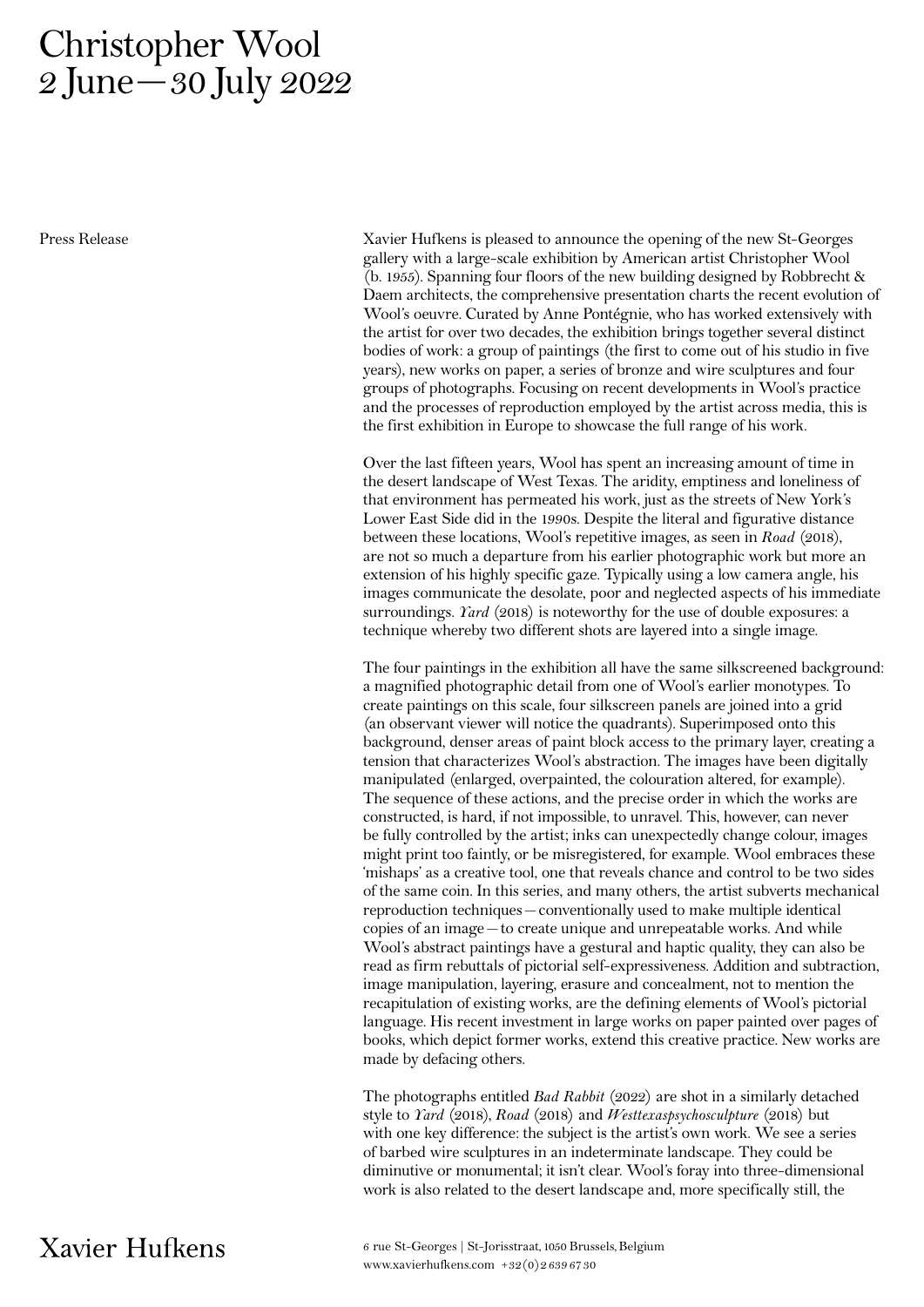discarded lengths of wire that litter the terrain. After collecting a piece one day, he twisted it into a looping sculptural form. This became the catalyst for an ongoing series of bronze sculptures that echo the fluid linearity of the recent paintings and prints. Wool's monumental 3-metre-high bronze–one of the highlights of the exhibition–also began life as a wire sculpture. As in his paintings and graphics, an original image is digitally manipulated and enlarged, with the casting process being analogous to the role of the silkscreen in his two-dimensional work.



Photo credit: Oliver Abraham

Christopher Wool (b. 1955) is widely regarded as one of contemporary art's most innovative and influential American painters. Born in Chicago, he moved to New York City in 1973 where he studied painting and immersed himself in the city's underground culture. Since the early 1980s, Wool has pushed abstract painting's limits through a rigorous practice that addresses contemporary experience through formal invention. Be it printing, layering, stamping, smearing, or erasing, the artist continuously seeks to confront painting's core qualities. Wool is known for his seminal text-based and graphic stencilled works as well as his large-scale abstracted canvases that combine silkscreen and painted gestures. His art practice also extends to sculpture, photography, and artist books.

Wool lives and works between New York City and Marfa, Texas. His work is included in the collections of major museums internationally. In 2013, a retrospective on his work was held at the Guggenheim Museum, traveling to the Art Institute of Chicago (2014). A career survey opened at the Museum of Contemporary Art, Los Angeles in 1998 and subsequently travelled to

## Xavier Hufkens

6 rue St-Georges | St-Jorisstraat, 1050 Brussels, Belgium www.xavierhufkens.com +32(0)2 639 67 30